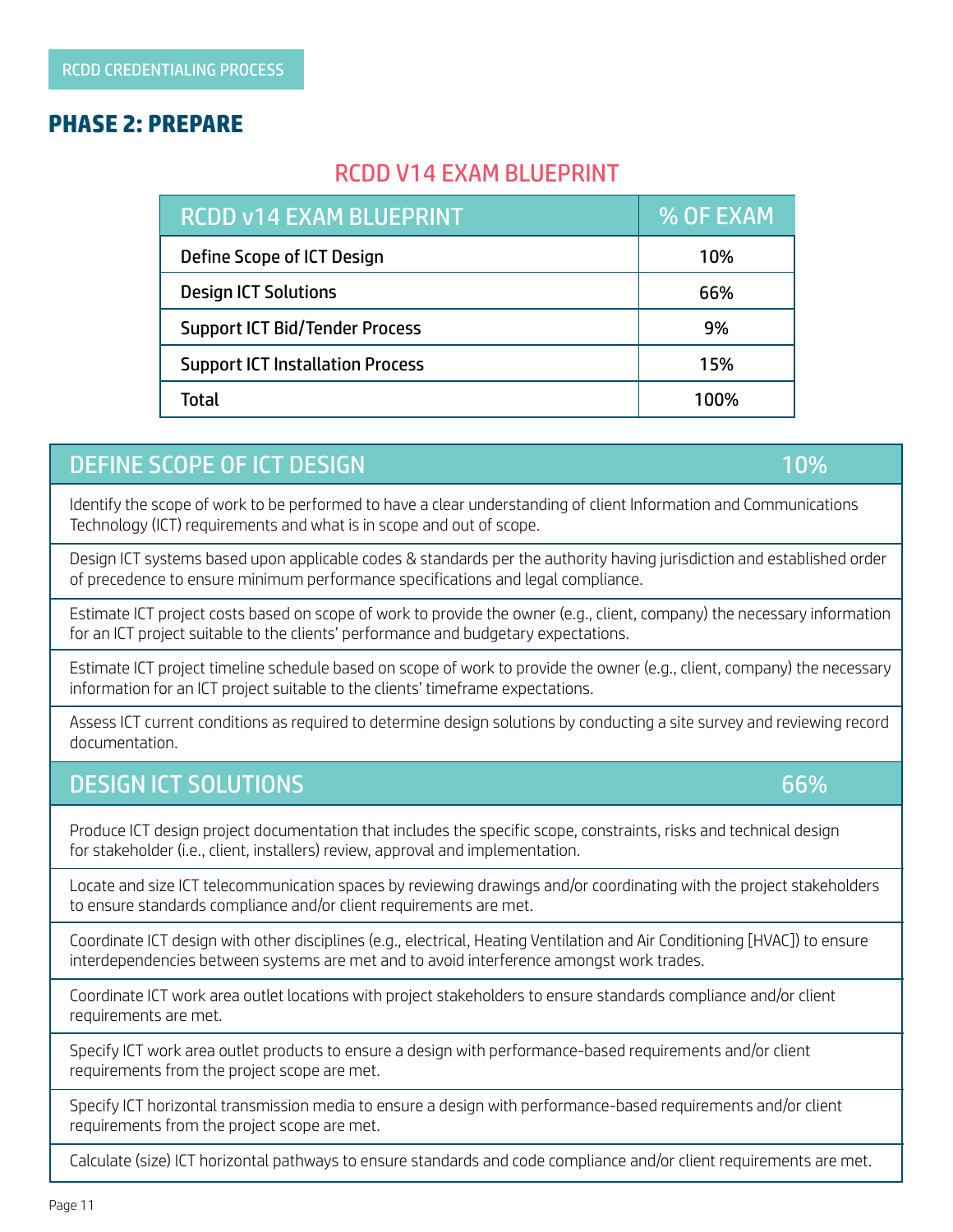Specify ICT horizontal pathway types to ensure standards and code compliance and/or client requirements are met.

Coordinate ICT horizontal pathways with project stakeholders to ensure standards compliance and/or client requirements are met, and to avoid interference amongst work trades.

Specify ICT Outside Plant (OSP) backbone transmission media to ensure a design that meets performance-based requirements and/or client requirements from the project scope.

Calculate (size) ICT Outside Plant (OSP) backbone pathways to ensure standards and code compliance and/or client requirements are met.

Specify ICT Outside Plant (OSP) backbone pathway types to ensure standards and code compliance and/or client requirements are met.

Coordinate ICT Outside Plant (OSP) backbone pathways with project stakeholders to ensure standards compliance and/or client requirements are met, and to avoid interference amongst work trades.

Specify ICT premise backbone transmission media to ensure a design that meets performance-based requirements and/or client requirements from the project scope.

Calculate (size) ICT premise backbone pathways to ensure standards and code compliance and/or client requirements are met.

Specify ICT premise backbone pathway types to ensure standards and code compliance and/or client requirements are met.

Coordinate ICT premise backbone pathways with project stakeholders to ensure standards compliance and/or client requirements are met, and to avoid interference amongst work trades.

Incorporate ICT telecommunication space system requirements (e.g., server, switch, Private Branch Exchange [PBX]) into the design to ensure there is space and supporting infrastructure.

Advise the project's electrical engineer of the ICT telecommunication space electrical requirements in order to coordinate the minimum lighting, equipment load, equipment locations and backup power needs to ensure the systems' availability as per the client.

Advise the project's mechanical engineer of the ICT telecommunication space Heating Ventilation and Air Conditioning (HVAC) requirements in order to coordinate the minimum environmental needs per the client requirements and governing codes and standards.

Specify ICT telecommunication space Structured Cabling System (SCS) components (e.g., patch panels, racks) to ensure a design that meets performance-based requirements and/or client requirements from the project scope.

Design ICT telecommunication spaces to ensure standards compliance and/or client requirements are met.

Calculate (size) ICT telecommunication space pathways to ensure standards and code compliance and/or client requirements are met.

Specify ICT telecommunication space pathway types to ensure standards and code compliance and/or client requirements are met.

Coordinate ICT telecommunication space pathways with project stakeholders to ensure standards compliance and/or client requirements are met, and to avoid interference amongst work trades.

Produce ICT design documents (i.e., drawings, specifications, calculations) for the project stakeholders per the project scope.

Evaluate ICT design (e.g., Quality Assurance [QA]) to ensure standards and code compliance and/or client requirements are met.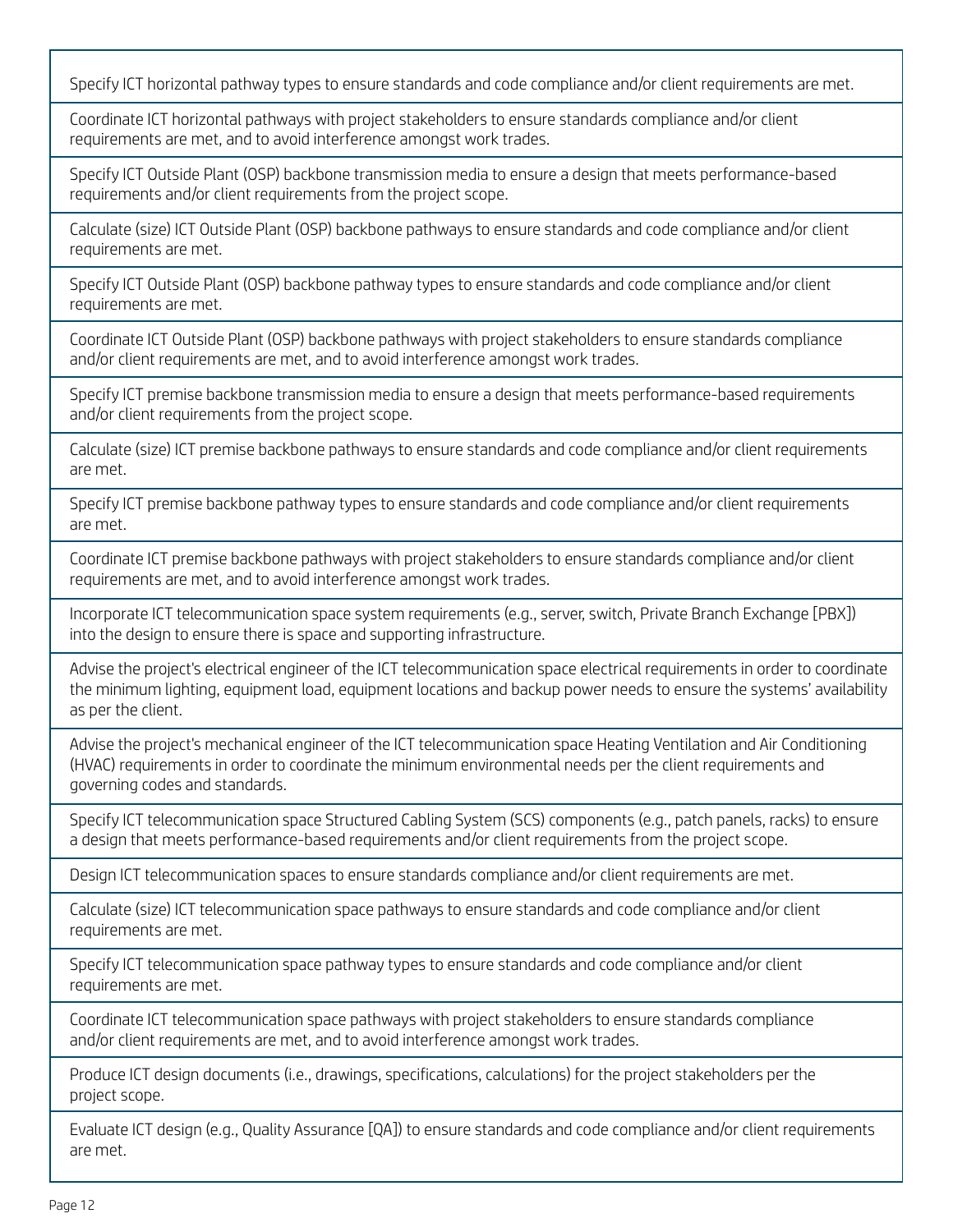Review ICT design documents with owner (e.g., drawings, specs) and modify as required to obtain approval to proceed with the project.

Produce ICT Bill of Materials/List of Materials (BOM/LOM) for the project stakeholders.

Specify ICT grounding, bonding, lightning and surge protection requirements to ensure standards and code compliance and/or client requirements from the project scope are met.

Specify ICT system administration and labeling requirements to ensure standards and code compliance and/or client requirements from the project scope are met.

Specify ICT system testing requirements to ensure standards and code compliance and/or client requirements from the project scope are met.

Specify ICT firestop and penetration (Sound Transmission Class [STC] ratings) requirements to ensure standards and code compliance and/or client requirements from the project scope are met.

# SUPPORT ICT BID/TENDER PROCESS

Generate ICT Request for Proposal (RFP) or Request for Quote (RFQ) for project stakeholders based on the required design to provide clear direction to prospective bidders based on project requirements and expected deliverables.

Respond to ICT Request for Proposal (RFP) or Request for Quote (RFQ) based on the required design and other stakeholder requirements to provide a clear response on design intent and how contractual requirements are met.

Generate ICT Request for Information (RFI) to gather further clarification of design intent or installation concerns from other project stakeholders.

Respond to ICT Request for Information (RFI) to provide further clarification of design intent or installation concerns raised by other project stakeholders.

Review ICT bids/tenders for completeness to the Request for Proposal (RFP) response and compliance to the design.

Participate in additional bid/tender activities (i.e., bidders' conference, meetings, site walks) as required.

# SUPPORT ICT INSTALLATION PROCESS

Produce ICT submittals for approval (i.e., product submittals, shop drawings) to ensure the defined installation documents are coordinated with stakeholders, are constructible, and deliverables comply with contract.

Review ICT submittals (i.e., product submittals, shop drawings) to approve, reject or comment as necessary based on design criteria.

Revise ICT submittal based on a rejection or comments.

Participate in the procurement of ICT materials to ensure the materials match the submittals.

Coordinate ICT installations with others (e.g., utilities, Authority Having Jurisdiction [AHJ]) to ensure interdependencies between systems are met and to avoid interference amongst work trades.

Perform field engineering/observations to clarify and provide direction to the installer as to where issues exist.

Conduct ongoing ICT inspections to ensure standard and code compliance, design intent and/or client requirements are met.

Conduct final ICT inspections to ensure standard and code compliance, design intent, and/or client requirements are met.

Produce ICT close-out documentation for the owner to provide the record documentation of the installation.

Review ICT close-out documentation with the owner to ensure it is accurate and complete.

9%

15%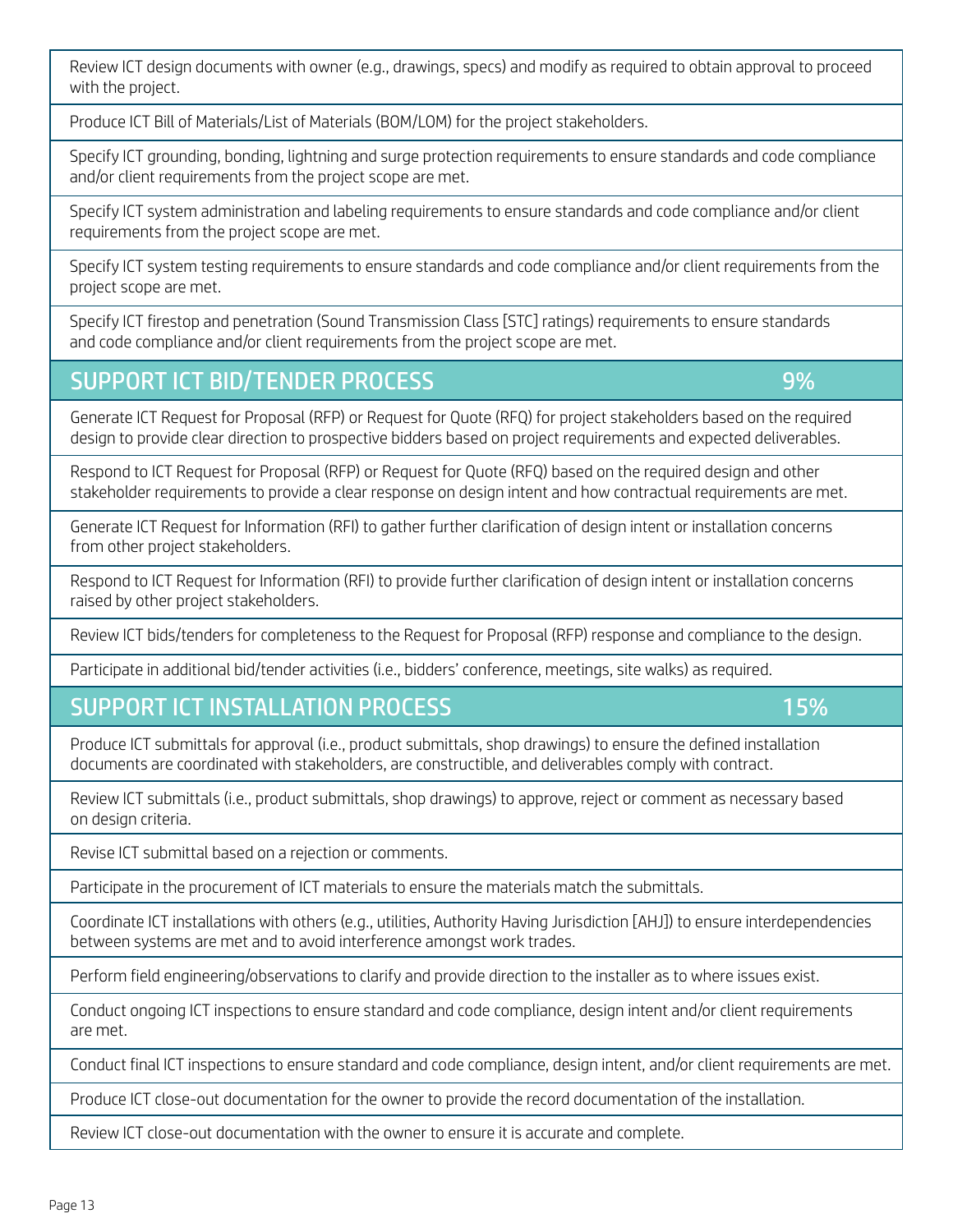# KNOWLEDGE AND SKILLS NEEDED AT CERTIFICATION

## DEFINE SCOPE OF ICT DESIGN

Mediation skills

Negotiation skills

Time management skills

Budgeting skills

Skill to identify the obstacles that impact the design of pathways and spaces (i.e., interior design)

Knowledge of estimating principles

Basic knowledge of liability and risk

Knowledge of all applicable codes and standards (i.e., local, building, national, federal)

### DEFINE ICT SOLUTIONS

Knowledge of data networking and cloud computing principles

Knowledge of telephony systems and principles

Knowledge of mobile and wireless computing principles (i.e., Wi-Fi)

Knowledge of client environments (i.e., federal, commercial, residential, industrial, health care)

Knowledge of TV systems (i.e., Community Antenna [or Access] Television [CATV], Master Antenna Television System [MATV], and Internet Protocol [IP]) and principles

Knowledge of AV systems and principles

Knowledge of electronic security and safety

Knowledge of paging systems and sound masking

Knowledge of design drawings and specifications (i.e., Construction Specifications Institute [CSI] Master Format)

Knowledge of architectural design process (i.e., Schematic Design [SD], Design Development [DD], Construction Documents [CD])

Knowledge of computer software (i.e., Office, Revit MicroStation, AutoCAD)

Knowledge of industry-related and currently used products

Knowledge of Disaster Recovery (DR) and Business Continuity (BC)

Knowledge of impact of converged systems on Structured Cabling System (SCS)

Knowledge of virtualization impact (i.e., server, network) on Structured Cabling System (SCS)

Knowledge of electromagnetic interference and compatibility

Knowledge of physical security concepts

Knowledge of Integrated Building Technology (IBT)

Knowledge of fiber to the x (any network)

Knowledge of the different media types (i.e., copper, fiber, wireless) and converters

Knowledge of transmission principles and associated electronics

Knowledge of distributed antenna systems (i.e., DAS)

Knowledge of system integration

Knowledge of Power over Ethernet (POE), POE+, and POE++ technologies

Knowledge of building automation systems

Knowledge of electrical principles

Knowledge of Heating Ventilation and Air Conditioning (HVAC) principles

Knowledge of pathways and spaces (i.e., types, sizes, where they can be used)

Knowledge of passive optical networks

Knowledge of fire suppression and detection